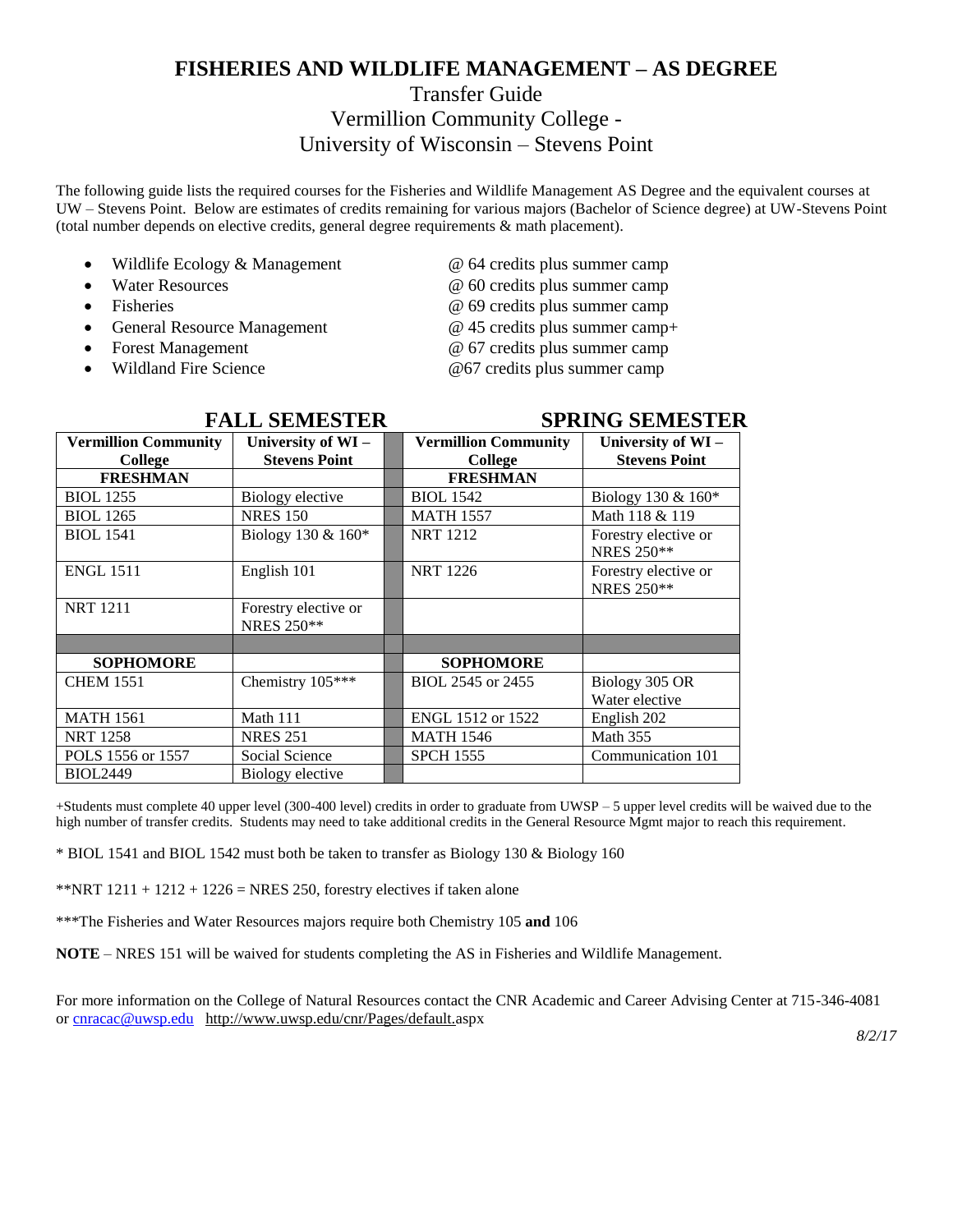#### **NATURAL RESOURCE TECHNOLOGY – FORESTRY/WILDLIFE AAS**

#### Transfer Guide Vermillion Community College - University of Wisconsin – Stevens Point

The following guide lists the required courses for the Natural Resources Technology AAS Degree and the equivalent courses at UW – Stevens Point. Below are estimates of credits remaining for various majors (Bachelor of Science degree) at UW-Stevens Point (total number depends on elective credits, general degree requirements & math placement).

- Forest Management **@69** credits plus 2 credits of summer camp (NRES 385)
- Wildland Fire Science  $@84$  credits plus 2 credits of summer camp (NRES 385)
- Wildlife Ecology & Management @80 credits plus 2 credits of summer camp (NRES 385)
- General Resource Management @74 credits plus 2 credits of summer camp (NRES 385)?
- 

#### **FALL SEMESTER SPRING SEMESTER**

• Fisheries @94 credits plus 2 credits of summer camp (NRES 385)

| FALL SEMESTEK               |                      |  |                             | SPRING SEMESTER      |
|-----------------------------|----------------------|--|-----------------------------|----------------------|
| <b>Vermillion Community</b> | University of WI-    |  | <b>Vermillion Community</b> | University of WI-    |
| College                     | <b>Stevens Point</b> |  | College                     | <b>Stevens Point</b> |
| <b>FRESHMAN</b>             |                      |  | <b>FRESHMAN</b>             |                      |
| <b>BIOL</b> 1255            | Forestry 232 or Bio  |  | <b>MATH 1521</b>            | Math 100             |
|                             | 305 and NRES 405 *   |  |                             |                      |
| <b>BIOL</b> 1265            | <b>NRES 150</b>      |  | <b>NRT 1212</b>             | <b>NRES 250***</b>   |
| <b>BIOL</b> 1541            | Biology elective**   |  | <b>NRT 1222</b>             | Forestry elective    |
| <b>ENGL 1511</b>            | English 101          |  | <b>NRT 1225</b>             | <b>NRES 100</b>      |
| <b>NRT 1211</b>             | NRES 250***          |  | <b>NRT</b> 1226             | NRES 250***          |
|                             |                      |  | <b>NRT 2315</b>             | Geography 279        |
|                             |                      |  | Any MnTC Course from        |                      |
|                             |                      |  | Goal area 5, 6, 7 or 8      |                      |

#### **SUMMER SEMESTER**

NRT 2220 Forestry 381

#### **FALL SEMESTER SPRING SEMESTER**

| <b>SOPHOMORE</b> |                                           | <b>SOPHOMORE</b> |                        |
|------------------|-------------------------------------------|------------------|------------------------|
| <b>NRT 1258</b>  | <b>NRES 251</b>                           | <b>NRT 2233</b>  | NRES elective          |
| NRT 2236         | Forestry $319 + NRES$<br>171              | <b>NRT 2242</b>  | Forestry $327 + 329$ ^ |
| <b>NRT 2238</b>  | Forestry $322 + 320$ @                    | <b>NRT 2251</b>  | Forestry $322 + 320$ @ |
| <b>NRT 2241</b>  | Forestry 232 or Bio<br>305 and NRES 405 * | <b>NRT 2252</b>  | Wildlife 340           |
| <b>NRT 2248</b>  | Forestry elective                         | <b>NRT 2256</b>  | Forestry elective      |
| <b>BIOL 2449</b> | Water elective                            | <b>NRT 2257</b>  | Forestry $327 + 329$ ^ |

?Students must complete 40 upper level (300-400 level) credits in order to graduate from UWSP – 5 upper level credits will be waived due to the high number of transfer credits. Students may need to take additional credits to reach this requirement

 $*BIOL 1255 + NRT 2241 =$  Forestry 232 or Biology 305 + NRES 405 (Plant ID), elective if taken alone

\*\*BIOL 1541 & BIOL 1542 must both be taken to transfer as Biology 130 & Biology 160; Bio 101 if taken alone

\*\*\*NRT  $1211 + 1212 + 1226 = NRES 250$ , forestry elective if taken alone

@NRT 2238 + 2251 = Forestry 322 + 320, forestry elective if taken alone

 $\text{NRT } 2242 + 2257 = \text{Forestry } 327 + 329$ , forestry elective if taken alone

**For 319, 320, NRES 405 and Wild 340** are all summer camp credits. Students transferring to a CNR major need to take **2 credits of NRES 385** to complete the summer camp requirement.

**NOTE** – NRES 151 will be waived for students completing the AAS in Natural Resources Technology.

For more information on the College of Natural Resources contact the CNR Academic and Career Advising Center at 715-346-4081 or [cnracac@uwsp.edu](mailto:cnracac@uwsp.edu) <http://www.uwsp.edu/cnr/Pages/default.aspx>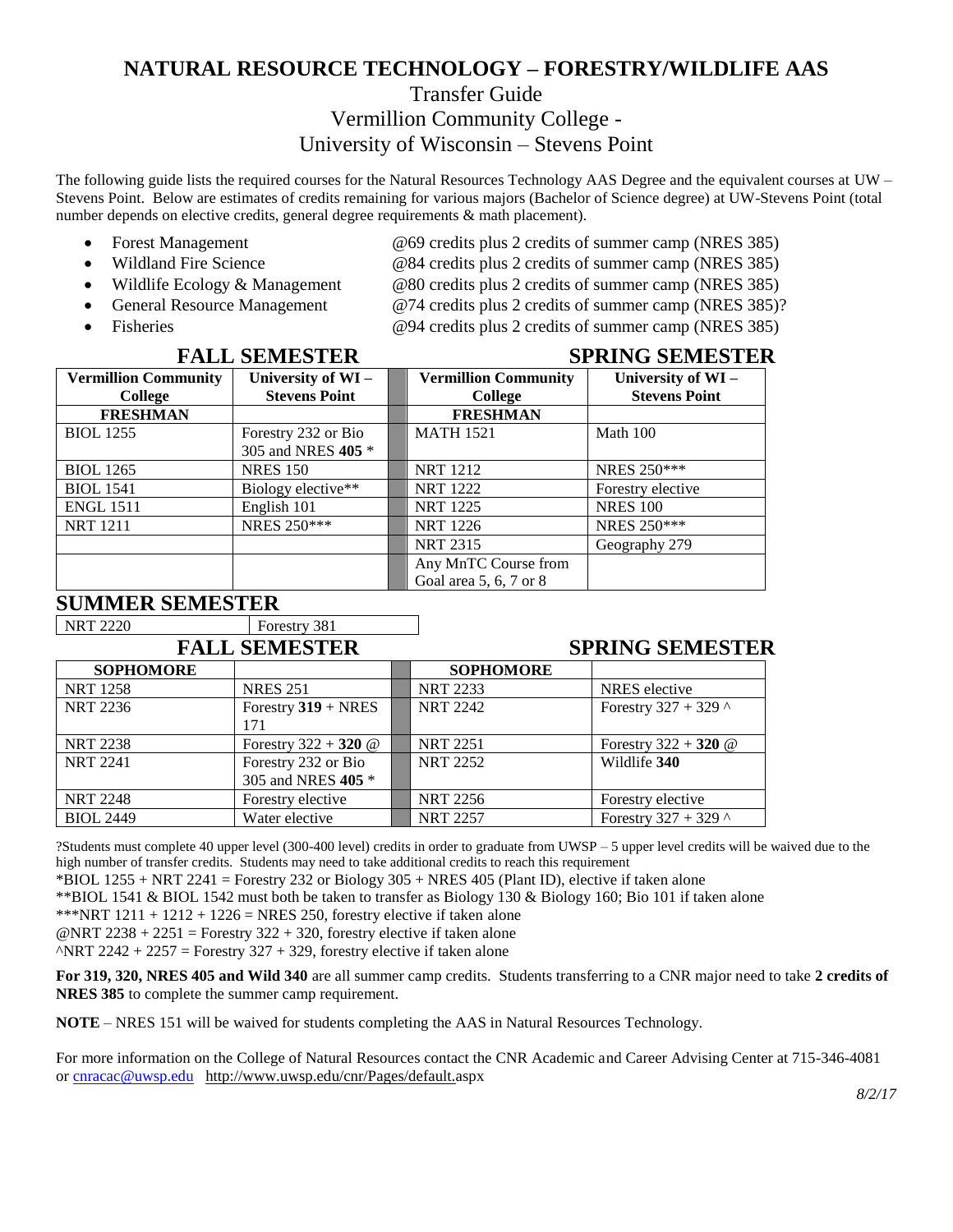### **WILDLAND/WILDLIFE LAW ENFORCEMENT – AAS DEGREE**

### Transfer Guide Vermillion Community College - University of Wisconsin – Stevens Point

The following guide lists the required courses for the Wildland/Wildlife Law Enforcement AAS Degree and the equivalent courses at UW – Stevens Point. Below are estimates of credits remaining for various majors (Bachelor of Science degree) at UW-Stevens Point (total number depends on elective credits, general degree requirements & math placement).

- 
- General Resource Management  $@80$  credits plus summer camp+
- Wildlife Ecology & Management @95 credits plus summer camp
- 
- Resource Management Law Enforcement @74 credits plus summer camp & recruit school
	-
	-
- Forest Recreation **and C** and C and C and C and C and C and C and C and C and C and C and C and C and C and C and C and C and C and C and C and C and C and C and C and C and C and C and C and C and C and C and C and C an

#### **FALL SEMESTER SPRING SEMESTER**

| <b>Vermillion Community</b><br>College | University of WI-<br><b>Stevens Point</b> | <b>Vermillion Community</b><br>College | University of WI-<br><b>Stevens Point</b> |
|----------------------------------------|-------------------------------------------|----------------------------------------|-------------------------------------------|
| <b>FRESHMAN</b>                        |                                           | <b>FRESHMAN</b>                        |                                           |
| <b>ENGL 1511</b>                       | English 101                               | <b>CAOR 2255</b>                       | Does Not Transfer                         |
| <b>NRT 1211</b>                        | <b>NRES 250*</b>                          | <b>CRJS 1412</b>                       | Sociology $230**$                         |
| SOC 1451                               | Political Science 212                     | <b>CSCI 1455</b>                       | <b>CIS 102</b>                            |
| SOC 1555                               | Sociology 101                             | <b>ENGL 1522</b>                       | English 202                               |
| <b>WILD 1265</b>                       | NRES elective                             | SOC 1452                               | Sociology 230**                           |
|                                        |                                           | <b>WILD 1420</b>                       | Does not transfer                         |
|                                        |                                           | Humanities elective                    | <b>GDR</b>                                |

#### **SUMMER SEMESTER**

**SOPHOMORE SOPHOMORE**

 $\Gamma$ 

CRJS 2220 NRES 381

# **FALL SEMESTER SPRING SEMESTER**

| <b>DOI HORIONE</b> |                        | <u>bol homone</u> |                        |
|--------------------|------------------------|-------------------|------------------------|
| <b>BIOL</b> 1255   | Biology elective       | <b>CRJS 2213</b>  | Political Science 334^ |
| CRJS 2212          | Political Science 334^ | CRJS 2214         | Sociology $230**$      |
| <b>HLTH 1457</b>   | Does not transfer      | <b>MATH 1521</b>  | Math $100$             |
| <b>HLTH 1655</b>   | Wellness/HE elective   | <b>NRT</b> 1226   | <b>NRES</b> 250*       |
| <b>PSYC 2551</b>   | Psychology 110         | SOC 1565          | Sociology 102          |
| <b>SPCH 1565</b>   | Communication 211      |                   |                        |

+Students must complete 40 upper level (300-400 level) credits in order to graduate from UWSP – 5 upper level credits will be waived due to the high number of transfer credits. Students may need to take additional credits in the General Resource Mgmt major to reach this requirement.

\*NRT  $1211 + 1212 + 1226$  = NRES 250, elective if taken alone

\*\*CRJS  $1412 + 1452 + 2214 =$  Soc 230

^CRJS 2212 + 2213 = Poli Sci 334

For more information on the College of Natural Resources contact the CNR Academic and Career Advising Center at 715-346-4081 or [cnracac@uwsp.edu](mailto:cnracac@uwsp.edu) <http://www.uwsp.edu/cnr/Pages/default.aspx>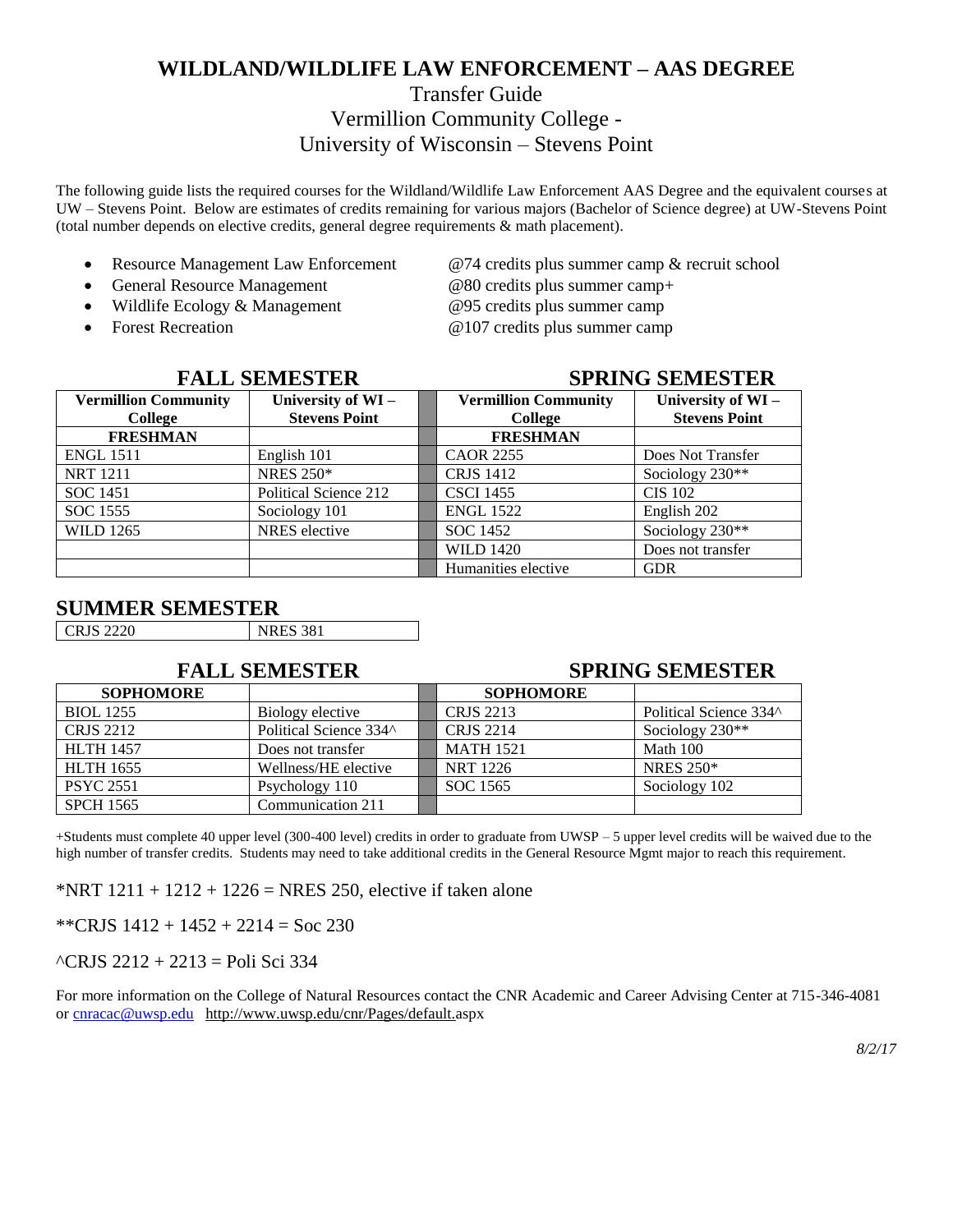## **WATERSHED SCIENCE – AS DEGREE**

### Transfer Guide Vermillion Community College - University of Wisconsin – Stevens Point

The following guide lists the required courses for the Watershed Science AS Degree and the equivalent courses at UW – Stevens Point. Below are estimates of credits remaining for various majors (Bachelor of Science degree) at UW-Stevens Point (total number depends on elective credits, general degree requirements & math placement).

- 
- 
- Soil and Land Management  $@ 81$  credits plus summer camp
- 
- 
- Water Resources  $\omega$  67 credits plus summer camp
- Hydrology @ 66 credits plus summer camp
	-
- Waste Management @ 84 credits plus 2 credits summer camp
	- General Resource Mgmt  $@ 55$  credits plus summer camp+

|                          | FALL SEMESTEK         | SPRING SEMESTER          |                            |  |
|--------------------------|-----------------------|--------------------------|----------------------------|--|
| <b>Vermillion</b>        | University of WI-     | <b>Vermillion</b>        | University of WI - Stevens |  |
| <b>Community College</b> | <b>Stevens Point</b>  | <b>Community College</b> | Point                      |  |
| <b>FRESHMAN</b>          |                       | <b>FRESHMAN</b>          |                            |  |
| <b>BIOL</b> 1541         | Biology 130 & 160*    | <b>BIOL</b> 1542         | Biology 130 & $160**$      |  |
| CHEM 1511 or 1551*       | Chemistry 100 or 105  | <b>ESCI 1559</b>         | Natural science elective   |  |
|                          | (recommended)         |                          |                            |  |
| <b>ENGL 1511</b>         | English 101           | <b>WSHD 1255</b>         | Water 350                  |  |
| <b>WSHD 1656</b>         | Water 382             | <b>WSHD 2265</b>         | Water elective or Water    |  |
|                          |                       |                          | $390***$                   |  |
|                          |                       |                          |                            |  |
| <b>SOPHOMORE</b>         |                       | <b>SOPHOMORE</b>         |                            |  |
| <b>HUMANITY</b> elective | Humanity <sup>^</sup> | <b>BIOL 2455</b>         | Water elective             |  |
| <b>MATH 1521</b>         | Math 100              | SOC 1555                 | Sociology 101              |  |
| <b>NRT 1211</b>          | Forestry elective     | <b>GEOL 1557</b>         | Geology 104                |  |
| <b>POLS 1557</b>         | Political Science 242 | <b>MATH 1546</b>         | Math 355                   |  |
| <b>WSHD 1258</b>         | <b>NRES 251</b>       | <b>WSHD 2268</b>         | Water elective             |  |

#### **SUMMER SEMESTER** (optional)

WSHD 2220 Water 381 or Waste 381

+Students must complete 40 upper level (300-400 level) credits in order to graduate from UWSP – 5 upper level credits will be waived due to the high number of transfer credits. Students may need to take additional credits in the General Resource Mgmt major to reach this requirement.

\*Chemistry 105 **and** 106 are required for all UWSP majors listed above, except General Resource Mgmt.

\*\* BIOL 1541 and BIOL 1542 must both be taken to transfer as Biology 130 & Biology 160

\*\*\* If taken with WQAL 2269, WSHD 2265 transfers as Water 390, water elective if taken alone

^Recommended Humanity electives: ART 1525, HIST 1567, HUM 1555, MUSC 1556, 1557, 1558, THTR 1565

For more information on the College of Natural Resources contact the CNR Academic and Career Advising Center at 715-346-4081 or [cnracac@uwsp.edu](mailto:cnracac@uwsp.edu) <http://www.uwsp.edu/cnr/Pages/default.aspx>

*8/2/17*

## **FALL SEMESTER SPRING SEMESTER**